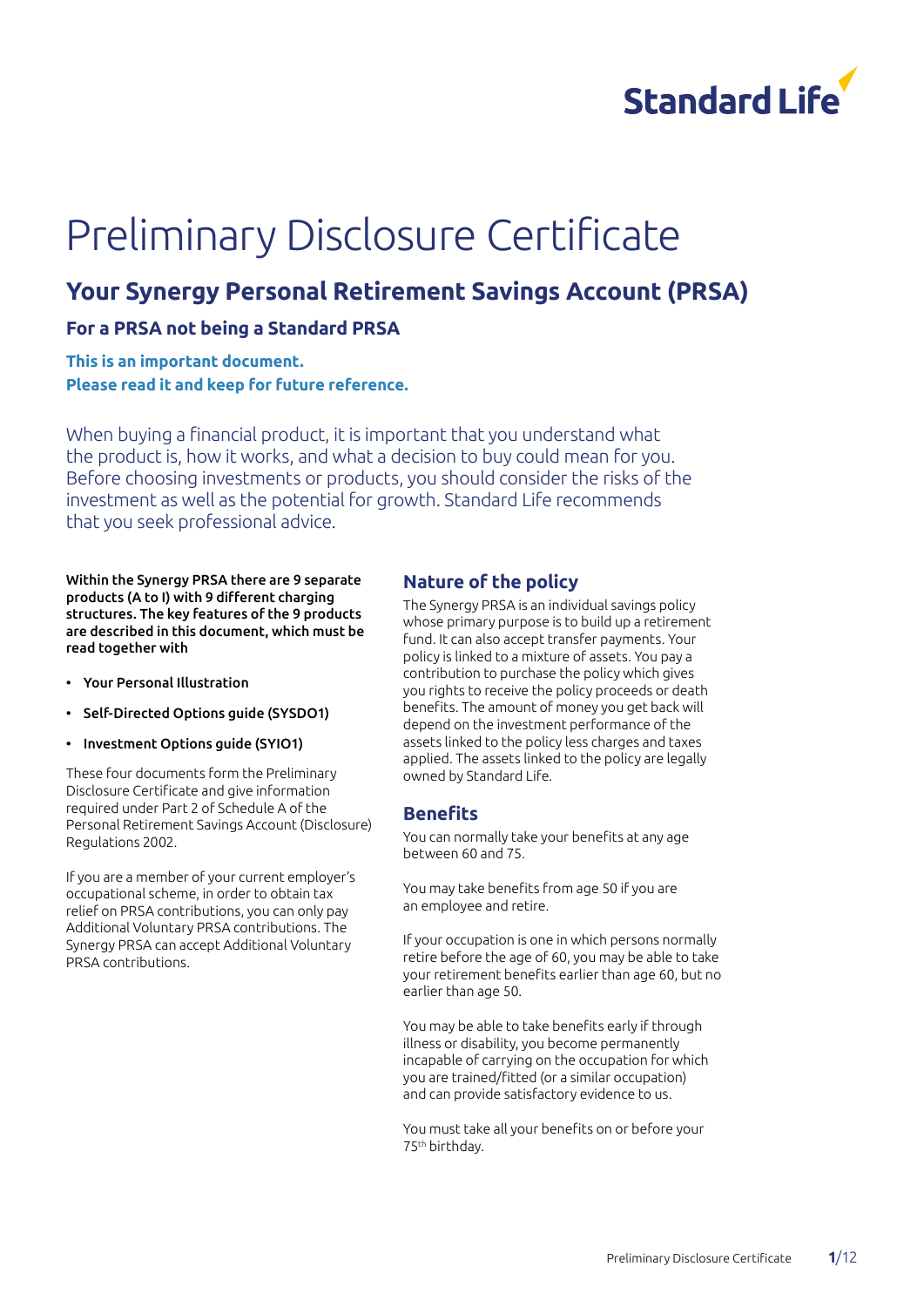If you're a member of an occupational pension scheme and have taken out a PRSA to make AVCs, you may only take these benefits when you retire from the occupational pension scheme to which those AVCs relate. The rules of that occupational pension scheme will apply to any AVCs you make.

#### **Taking benefits**

You can choose the way you take your retirement benefits. The different available types of benefit are described below.

#### **Lump sum at retirement**

You can normally choose to have up to 25% of your policy paid to you as a cash lump sum. Some of it may be tax free. See the 'Tax on benefit payments' section.

#### **What options do I have with the balance?**

Whether you choose to take a cash lump sum or not, you have a number of options:

- Purchase a guaranteed pension income for life (an annuity), or
- Invest in an Approved Retirement Fund (ARF), or
- Leave the balance in your PRSA where you can withdraw income from it at any time up to age 75 (this is called a Vested PRSA), or
- Draw down the balance as a taxable cash lump sum, or
- take a combination of these options

You can contribute to a Synergy PRSA even though you have commenced taking your benefits. It will be necessary to issue an associated policy to facilitate this. We will ensure that your charges do not increase.

#### **Withdrawals**

Once you start to take your policy's retirement benefits, withdrawals can be requested at any time and will be deducted on the 6<sup>th</sup> day (or the next business day) of the month. Withdrawals may take up to five working days to reach your bank account. A request must be received three working days before the 6th day of the month in order to be paid that month.

The minimum occasional or regular withdrawal is €900 (before tax).

You can take a regular income as a fixed amount before tax or as a percentage of policy value before tax.

You must withdraw based on the value of your policy:

- 4%, if you are 60 years of age or over for the full tax year, or
- 5%, if you are 70 years of age or over for the full tax year, or
- 6%, if you have combined ARF and vested PRSA assets of €2 million or more, and are aged 60 or over for the full tax year

If you don't make withdrawals of at least this amount during each year, in December we will make a withdrawal and pay it into your bank account. If you have multiple Vested PRSAs and/or ARFs with us, we'll take them all into account when assessing the December withdrawal amount.

After your 75th birthday, you will not be able to make withdrawals from your Vested PRSA, and we are not allowed to pay any withdrawals to you. We will still deduct tax from your Vested PRSA under the PAYE system as if you had made a withdrawal each year.

See the 'Tax on benefit payments' section for information on taxation of withdrawals.

#### **What happens if I die?**

On your death, we will pay the value of your policy to your estate.

## **Transfers between PRSAs and approved pension arrangements**

If the scheme is being

- wound up, or
- you are leaving service and leaving the scheme

you can transfer to a Synergy PRSA from a PRSA in your name. You can also transfer from your personal pension policies (Retirement Annuity Contracts (RACs)) and/or from your occupational pension scheme to a PRSA.

You can also invest a refund of the value of your contributions from an occupational pension scheme to a PRSA. However, where you had the option to remain within that scheme, Standard Life may not accept such contributions.

If you're a member of an occupational pension scheme and take out a PRSA to make AVCs, Standard Life will accept transfers from other AVC arrangements linked to your current employment into your Synergy PRSA.

You can transfer your Synergy PRSA to another PRSA or to an approved pension arrangement (Irish and overseas), subject to regulatory requirements. Overseas arrangements will be subject to their host country's regulation and tax.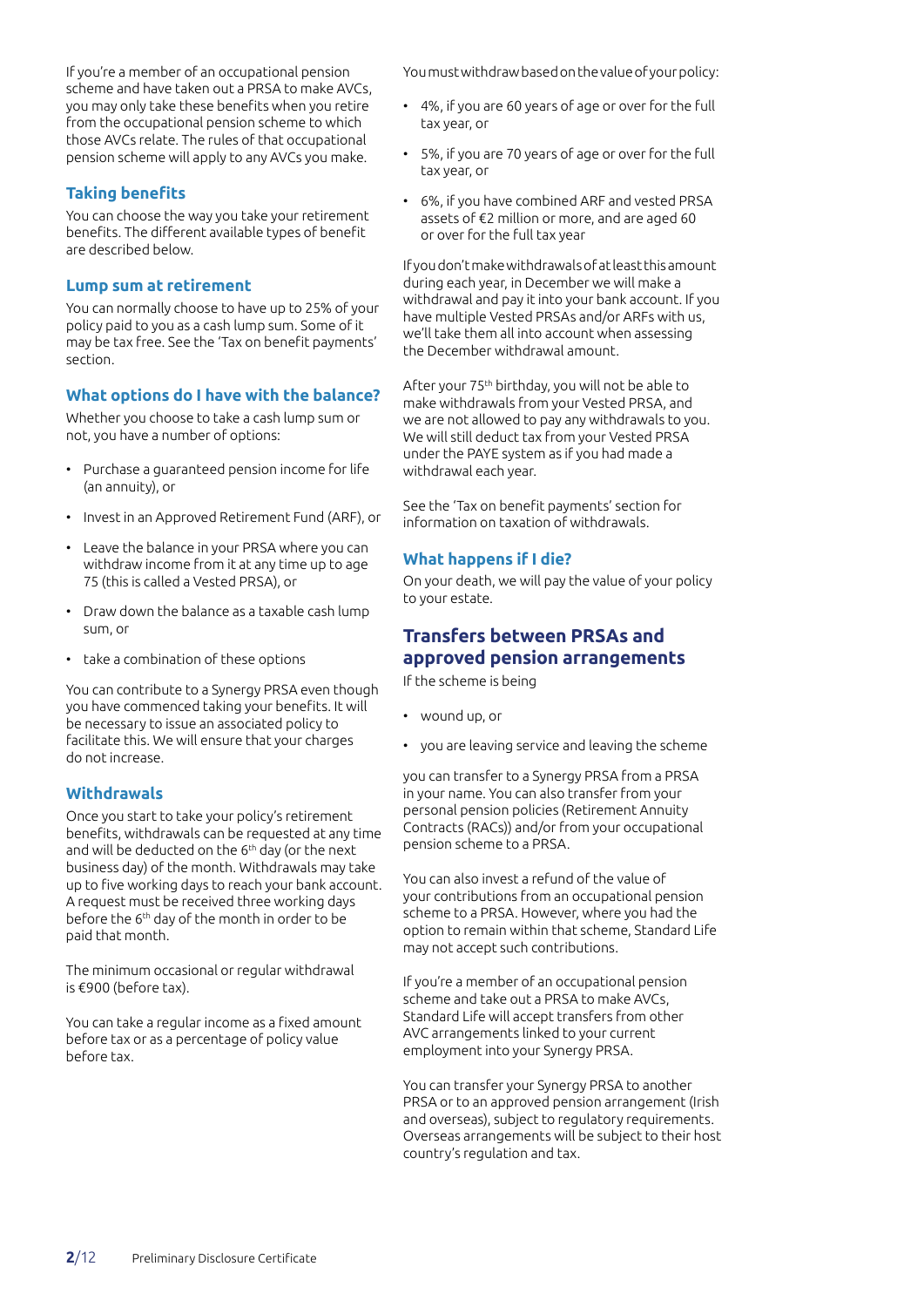#### **Investment strategy**

At the start of your policy, you decide on the proportion of the contribution to be invested in your choice of investments. If you do not select an investment option on your Synergy PRSA, the Synergy PRSA Default Investment Strategy will apply.

The investments, their proportions, and the contribution charge applicable to your contributions, will be outlined in your Personal Illustration.

You can switch between Synergy PRSA funds at any time free of charge.

See the Investment Options guide (SYI01) and the Self-Directed Options guide (SYSD01) for details of the choice of investments available. Fund factsheets and fund prices are available on our website **www.standardlife.ie**

#### **Default Investment Strategy**

At the start of your policy, you decide on the proportion of the contribution to be invested in your choice of investments. If you do not choose an investment option on your PRSA, the Synergy PRSA Default Investment Strategy will apply. The Default Investment Strategy can only be applied at the outset of the policy. A PRSA must have the Default Investment Strategy applying to the whole policy or not at all. You can ask us to switch out of the Default Investment Strategy at any time. However, if you ask us to switch out of the Default Investment Strategy, you must choose the investments into which you wish to switch and invest your future contributions.

Our current Synergy PRSA Default Investment Strategy comprises of investment in one fund, the Standard Life Global Absolute Return Strategies Fund. The strategy assumes that you will invest in an ARF at retirement.

The fund aims to provide positive investment returns in all market conditions over the medium to long term. The investment team who actively manage the fund have a wide investment remit to help them try to achieve this aim. The team look to exploit market inefficiencies through active allocation to highly diversified market positions. The fund manager utilises a combination of traditional assets (such as equities and bonds) and investment strategies based on advanced derivative techniques resulting in a highly diversified portfolio. The fund can take long and short positions in markets, securities and groups of securities through derivative contracts.

The fund may use derivatives for the purpose of efficient portfolio management, reduction of risk or to meet its investment objective if this is permitted and appropriate.

#### **Review of the Default Investment Strategy**

The Default Investment Strategy will be reviewed at least once a year. If your contributions have the Default Investment Strategy applied and we change that strategy, we will give you at least 3 months notice before we make the change.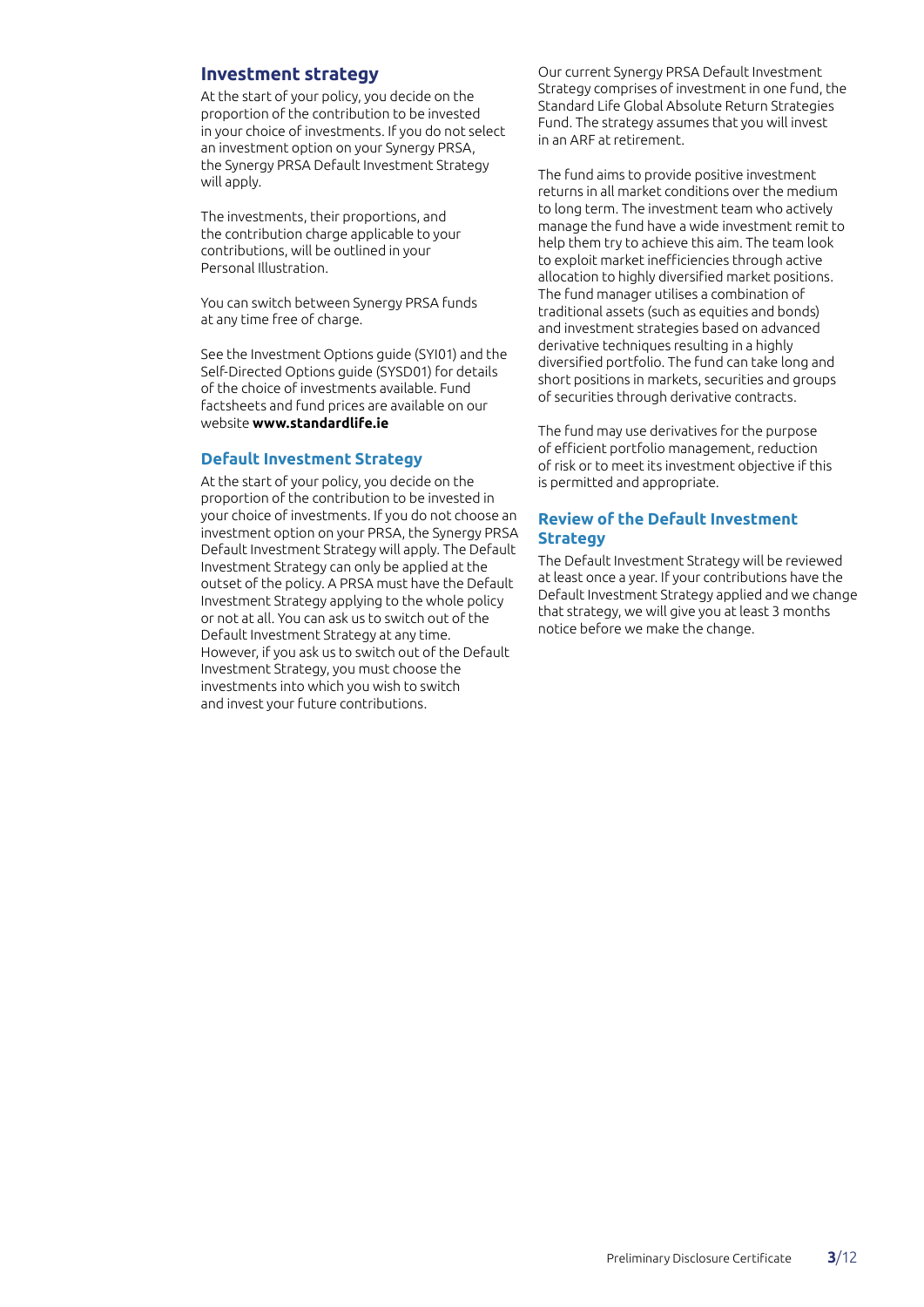## **The policy cash account**

If you invest in a Self-Directed Option, a policy cash account will be set up within your policy to facilitate your Self-Directed Options and from which payments are credited and deducted.

The policy cash account is a deposit provided by a third party.

We may alter the provider of the policy cash account from time to time. Please contact your financial adviser or Standard Life should you wish to know the details of the policy cash account provider at any time.

#### **Deductions from the policy cash account**

The following will be deducted from the policy cash account if applicable to your investments:

- Policy Cash Account management charge
- Deposit Management charge
- Fund based charge
- Withdrawals
- Execution only stockbroking management charge
- Any fixed regular charges
- Any initial administration fees
- Pension Levy

Please refer to your Personal Illustrations and the Self Directed Options Guide (SYSDO1) for more information on charges.

#### **Credits to the policy cash account**

The following may be credited to the policy cash account if applicable to your investments:

- Switches between investment options
- Annual management charge rebate
- Interest payments on balances in the policy cash account
- Interest payments on balances on deposits

The interest rate payable on balances in the policy cash account is variable. Depending on economic circumstances, it is possible that interest may not be payable on money held in the policy cash account.

It is also possible that instead of interest being payable you may be charged to operate the policy cash account. This may be because, for example, the policy cash account provider may charge Standard Life to operate the policy cash account. If such an additional charge is payable by you we will give you as much notice as possible. We may not be able to give you one month's notice if the policy cash account provider changes the terms without giving Standard Life sufficient notice.

To find out the current rate of interest on the policy cash account, please contact your financial adviser or Standard Life.

#### **Maintaining the policy cash account**

It is important to keep a balance in the policy cash account to cover the costs of managing the investments held in the policy.

There is a minimum balance set by Standard Life to be held in the policy cash account. It depends on which investment option you choose, regular income withdrawals and the commission you have agreed with your financial adviser. The relevant minimum balance required at any point in time is available by contacting Standard Life.

If the policy cash account falls below the minimum set by Standard Life, we will contact you requesting you to pay additional contributions; failing this we may sell some of the assets of your policy in order to bring the policy cash account up to the minimum balance set by Standard Life.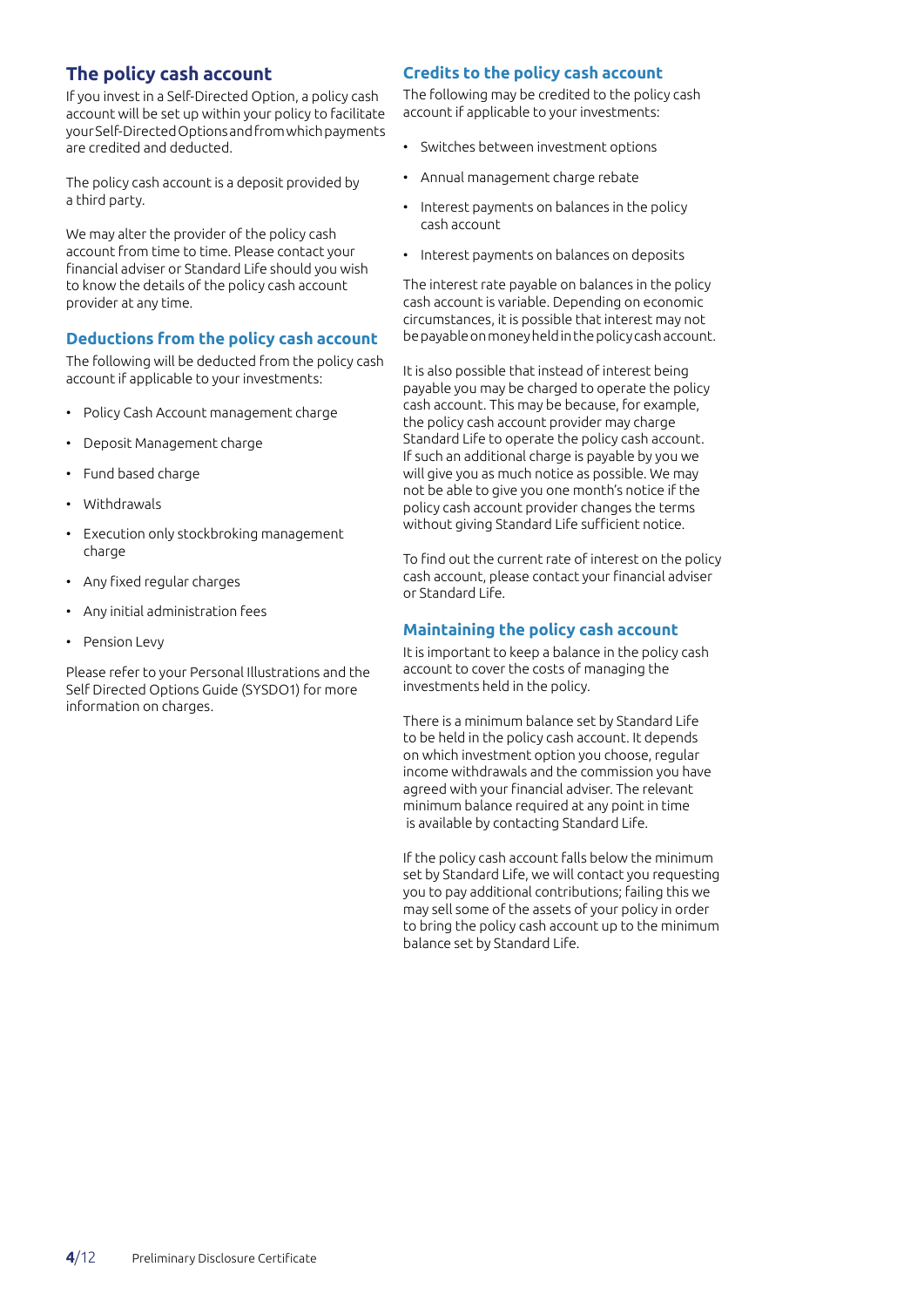#### **Tax**

There is no maximum contribution that can be paid into a Synergy PRSA, but you can only claim tax relief within the limits set by the Revenue.

However, PRSA retirement benefits in payment are regarded as income and taxed under the PAYE system.

#### **Tax relief on pension contributions**

Tax relief is available on the contributions that you make to your PRSA but this is not automatically granted.

Tax relief is usually available at your highest personal rate of tax. The limits for tax relief are set as a percentage of your net relevant earnings in a tax year. This percentage is age related (using the age on your birthday that falls within the tax year you are claiming for):

| Age                 | Limit (as a % of net<br>relevant earnings) |
|---------------------|--------------------------------------------|
| Under 30            | 15%                                        |
| 30 but less than 40 | 20%                                        |
| 40 but less than 50 | 25%                                        |
| 50 but less than 55 | 30%                                        |
| 55 but less than 60 | 35%                                        |
| 60 or over          | 40%                                        |

The tax relief limits for pension contributions apply to all contributions you make. This includes any PRSA or personal pension policies you may have, and any occupational pension scheme you are a member of, and any AVCs you make. The limit also includes any contributions made by your employer (if applicable) to your PRSAs.

For the tax year ending 31 December 2021, the maximum relevant earnings that can be taken into account for tax relief purposes is €115,000. If the total contributions exceed the allowable amount, the excess will be available for relief in future years subject to the relevant limits in each year.

Tax relief can be claimed on your PRSA contributions of up to €1,525 (excluding AVCs) in any tax year, even if this exceeds the earnings limits. You should make a claim for tax relief from the Revenue.

If you are a member of your current employer's occupational pension scheme, the only contributions to the PRSA on which you can receive tax relief are AVCs.

Technically, you are liable for income tax on your employer's PRSA contribution as a benefit in kind. Where the total contributions are within the limits for tax relief purposes, the benefit in kind charge is cancelled out by the tax relief due to you on your employer's contribution. However, USC (Universal Social Charge) is payable on the taxable benefit in kind of an employer contribution to an employee's PRSA.

In practice, this means that where the combined contributions (yours and your employer's) exceed the age based limits, the excess may be carried forward and relieved against tax in future years.

If you are not a member of your current employer's occupational pension scheme, your employer is allowed to deduct your PRSA contributions from your salary before tax. This gives you immediate tax relief at your highest rate of income tax but you pay PRSI (Pay Related Social Insurance) and USC on those contributions. This is called the 'net pay arrangement'. Your employer will pay employer PRSI on your contributions and can claim relief from corporation tax on employer contributions.

#### **Tax on transfer payments**

If you transfer the value of your contributions from a pension policy or scheme to a PRSA, tax is not deducted from the transfer.

#### **Tax on refunds**

If you invest the refund of the value of your contributions from an occupational pension scheme to a PRSA, tax is not deducted from the refund. Otherwise, refunds of contributions are subject to tax at the standard rate (currently 20%).

#### **Tax on investment gains**

For most investments there is no tax payable on investment gains. However, if you've invested in Execution only Stockbroking there may be some tax payable on overseas investments, for example, withholding taxes on dividends in certain circumstances.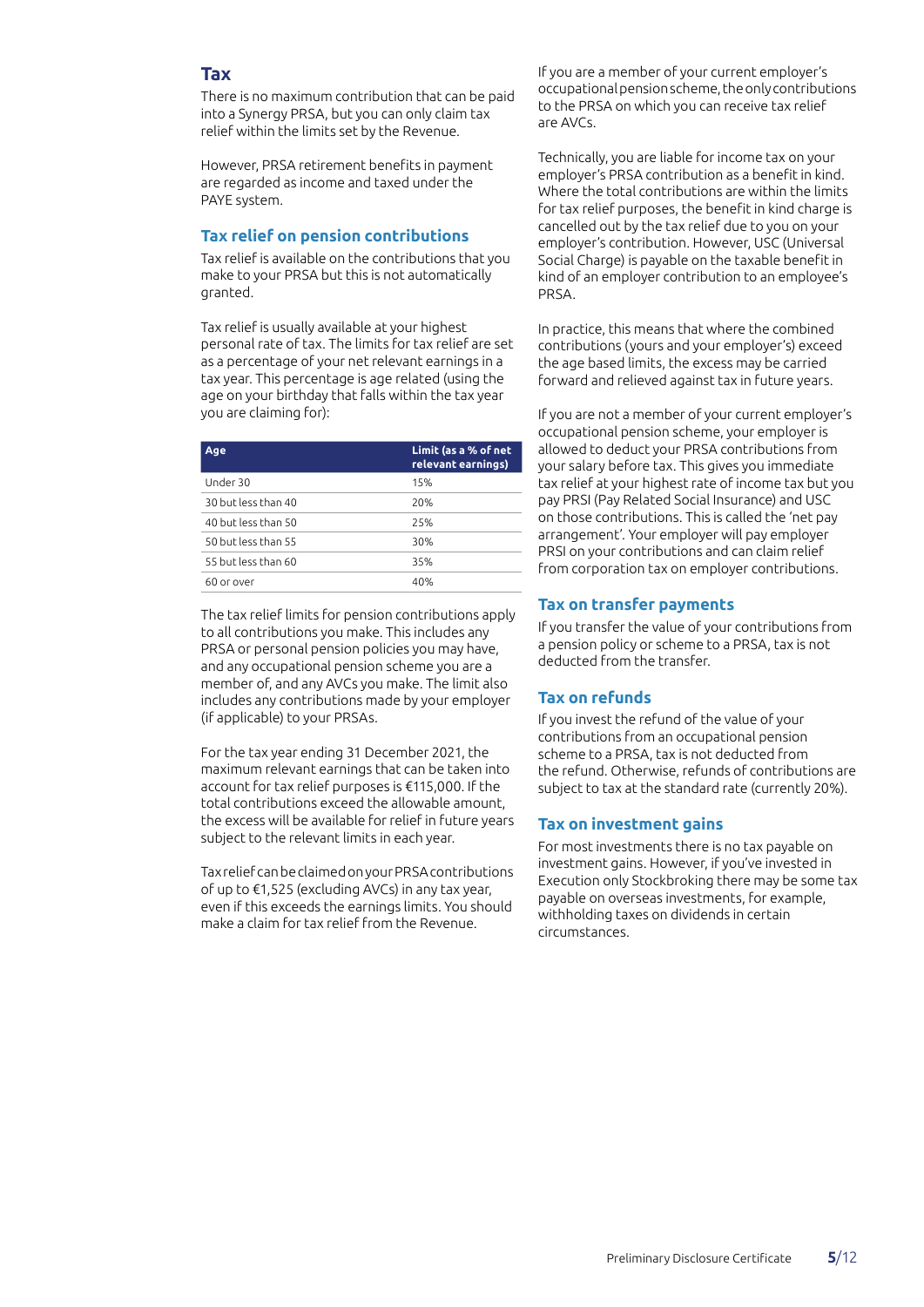#### **Tax on benefit payments**

On retirement, you can take a cash lump sum up to 25% of your pension fund.

- The first €200,000 will be tax free. This is the maximum tax free cash lump sum for all your pension arrangements
- The next €300,000 will be taxed at 20%
- Anything more than €500,000 will be treated as income and taxed under the PAYE system

Lump sums you've already taken from other pensions must be taken into account.

The balance, subject to Revenue rules, can be

- used to purchase a guaranteed pension income for life (an annuity), or
- invested in an Approved Retirement Fund, or
- left in your PRSA where you can withdraw income from it at any time up to age 75, or
- draw down the entire fund as taxable cash lump sum, or
- taken as a combination of these options

The annuity income, taxable cash lump sum, ARF and PRSA withdrawals are regarded as income and taxed under the PAYE system.

If you are in an occupational pension scheme and are making AVCs to your PRSA the amount of the tax free cash lump sum payable will be based on the rules of the occupational pension scheme.

If all your pension arrangements at retirement exceed €2,000,000, a chargeable excess tax (currently 40%) is applied. If you have multiple Vested PRSAs and/or ARFs, then talk to your financial adviser as you may need to nominate a QFM to co-ordinate their taxes.

If you have taken benefits from a pension already, then talk to your financial adviser as the limits that apply to you may differ.

After your 75th birthday, you will not be able to make withdrawals from your Vested PRSA, but we must deduct tax from your Vested PRSA under the PAYE system as if you had made a withdrawal each year.

If you die before you had started taking your PRSA benefits, the value of your policy is paid to your estate. Life assurance exit tax and Capital Gains Tax don't apply.

On death, if you had started taking your PRSA benefits, your remaining policy value will be taxed as if it was an ARF.

Death benefits payable may be subject to Inheritance Tax in the hands of the beneficiary.

Laws and tax rules may change in the future. The information here is based on our understanding in December 2021.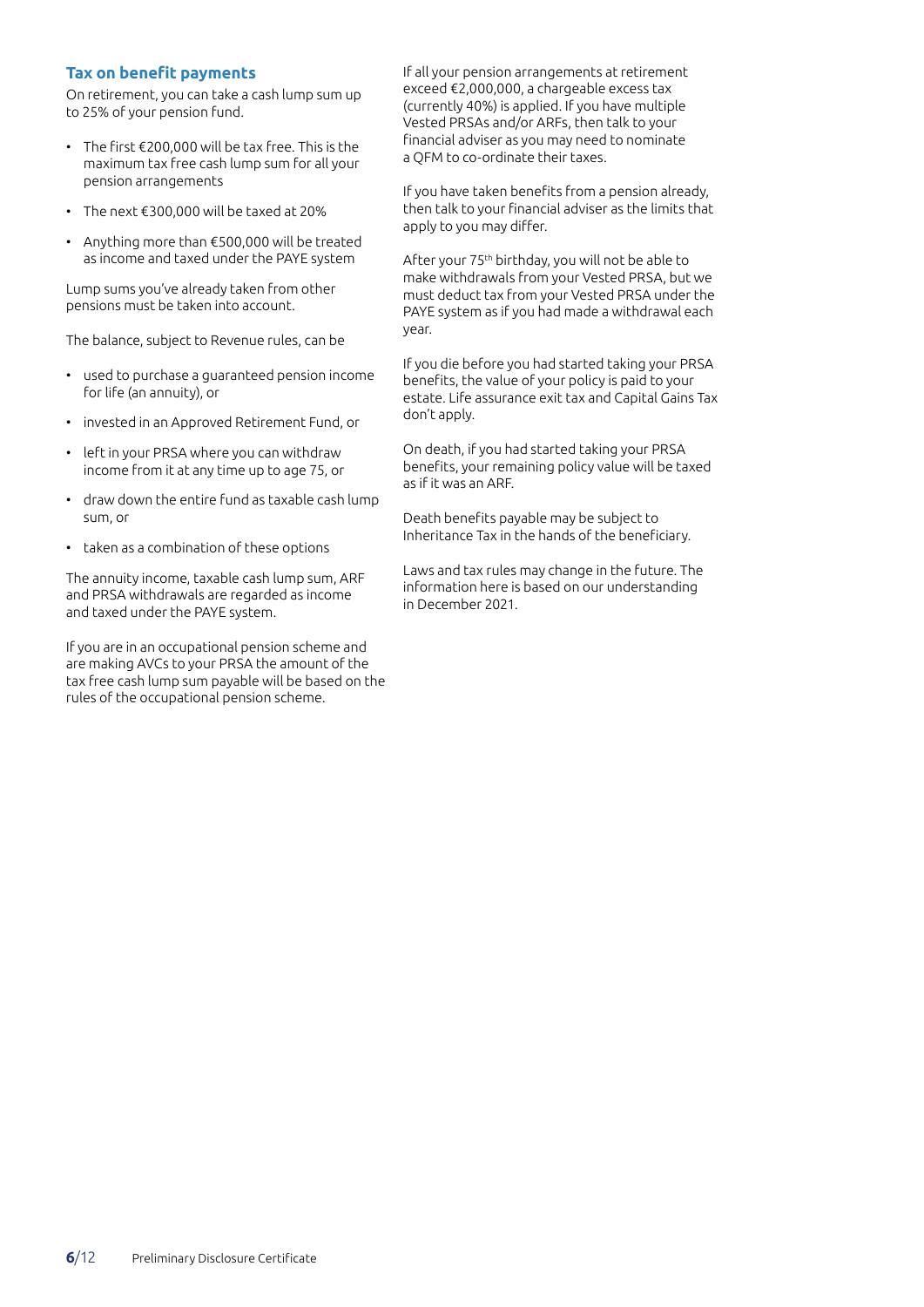#### **Risks**

The figures in your Personal Illustration are only examples and are not guaranteed. You could get back less than the projected benefits.

This could happen for a number of reasons, for example if:

- you (or your employer) reduce or stop paying contributions
- the investment performance is lower than illustrated
- annuity rates when you retire are lower than illustrated
- you retire earlier than your chosen retirement date
- tax rules change or other changes are made to legislation
- charges increase, and/or
- tax relief is limited, not claimed or granted

By law, if you haven't taken all your policy's value before age 75, it is locked in, and can only be paid after your death, but your policy will be taxed each year as if you had made withdrawals, and the tax will be deducted from your policy.

#### **Investment risks**

All investment choices are made at your own risk, so it is important to seek appropriate financial advice.

Standard Life is not responsible for the performance or solvency of providers of the investments available through the policy.

Should you invest in our Self-Directed Options, or have money in the policy cash account, we will not be liable for any loss suffered by you in the event that any provider of the Self-Directed Options or policy cash account defaults. This means that you bear the risk in the event of default of a provider of the Self-Directed Options or the policy cash account.

External investment managers are responsible for the management of funds, including what they invest in. This means that Standard Life is not responsible for the performance of these funds, or the solvency of the external investment manager.

You'll probably be one of many investors in each fund you're invested in. Sometimes, in exceptional circumstances

- we may change the pricing basis of a fund to reflect cashflows in and out. If it's a property based fund, due to the high transaction charges associated with the assets, this can result in a significant movement of the fund price
- we may also wait before we carry out your request to switch your funds, transfer or cash in your policy. This delay could be for up to a month. But for some funds, the delay could be longer, for example, if it's a property based fund, it may be up to 12 months because property and land can take longer to sell.

If we have to delay switching, transferring or cashing in, we'll use the fund prices on the day the transaction takes place – these prices could be very different from the prices on the day you made the request.

These are processes which aim to maintain fairness between those remaining invested and those leaving a fund.

The value of investments linked to this policy may be affected by fluctuations in interest rates, exchange rates and economic and political situations.

#### **Consequences of not paying contributions**

You can stop your contributions at any time without being charged or penalised for doing so, but remember this will reduce the pension benefits you may expect at retirement.

If you do not pay contributions for two years or more and the value of your PRSA policy is €650 or less, Standard Life can terminate your PRSA and give you a refund of the value of your policy. We will give you three months written notice before terminating your PRSA. This refund will be regarded as income and taxed under the PAYE system.

PRSAs cannot be surrendered, assigned, commuted for a cash lump sum or used as security for a debt.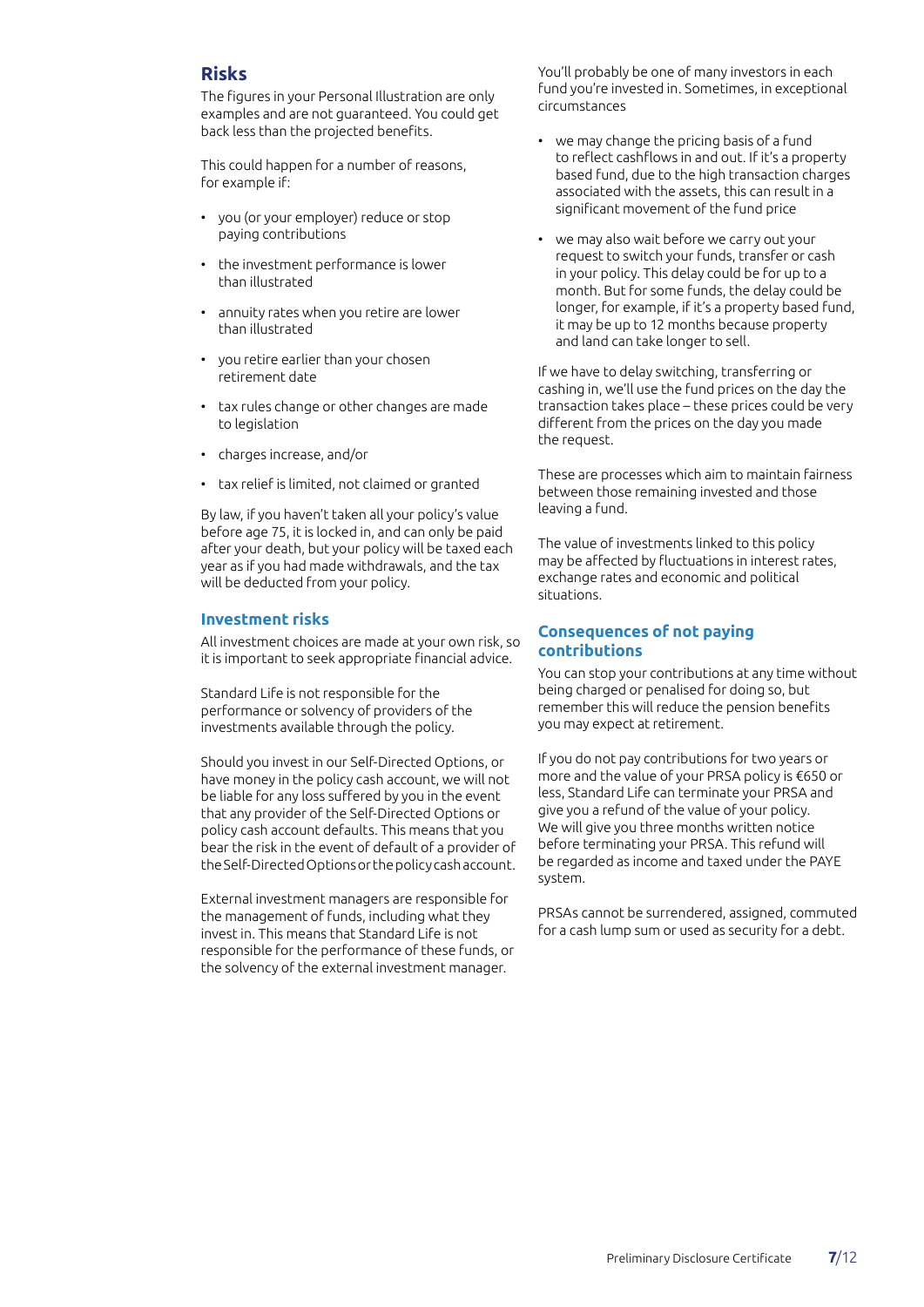## **The projected level of benefits**

Please refer to your Personal Illustration, which forms part of this Preliminary Disclosure Certificate.

#### **Intermediary remuneration**

Your Personal Illustration will outline projected benefits, charges and intermediary remuneration applicable to your policy, based on your investment choice, and charges/commission agreed between you and your financial adviser. The levels of new business and retention generated through financial advisers may affect an element of some Standard Life employees' remuneration. Standard Life does not give financial advice.

## **Charges**

The charges that apply to your policy are in your Personal Illustration.

We regularly review our charges and sometimes we need to increase them to reflect changes in our overall costs, or assumptions. Any increases will be fair and reasonable.

Within the Synergy PRSA there are 9 products (A to I) with 9 different charging structures. For product structures G, H and I, an annual management charge rebate of 0.25% may apply as a credit to the policy. The rebate will only apply each month when the policy value is €100,000 or more. For further information, talk to your financial adviser.

If we change our charges, we will give you two months notice. If our charges increase, we will notify you in advance and provide you with a Statement of Reasonable Projection.

## **Your right of cancellation**

This contract is not enforceable until a period of 30 days has elapsed from the date on which you are given a Statement of Reasonable Projection and you may cancel this contract at any time during that period.

If you decide to cancel a single contribution or transfer payment within the Cooling Off Period, and if the value of the investment has fallen between the time your single contribution or transfer payment was invested and your instructions to cancel is sent to us there will be a deduction, to cover any fall in value.

## **Handling complaints**

If you have a complaint, please write to the Operations Director, Standard Life, 90 St Stephen's Green, Dublin, D02 F653. If you want information on our complaint handling procedure, please ask us.

If you aren't satisfied with our reply, you can refer your complaint to the Financial Services and Pensions Ombudsman. This won't affect your legal rights.

## **Data Protection Notice – Using your personal information**

We will collect and use personal information about you such as your name, date of birth and address in order to provide this product or service and manage our relationship with you. It may be necessary as part of this product or service to collect and use personal information which is defined as 'sensitive' by data protection law. Any sensitive personal information will only be collected and used where it's needed to provide the product or service you have requested or to comply with our legal and regulatory obligations and where we have obtained your explicit consent to process such information.

To provide this product or service and meet our legal and regulatory obligations, we will keep your personal information and copies of records we create (for example, phone calls with us) while you are a customer of ours. Even when you no longer have a relationship with us, we are required to keep information for different legal and regulatory reasons. The length of time will vary and we regularly review our retention periods to make sure they comply with all laws and regulations.

The information collected may be shared with other parts of the Phoenix Group and other companies we work with to support us in the provision of the product or service you have with us. We may also share your information with our regulators (for example, the Central Bank of Ireland), the Revenue Commissioners, your financial adviser, and for applicable products and services, your employer where necessary and lawful to do so.

Whenever we share your personal information, we will do so in line with our obligations to keep your information safe and secure.

The majority of your information is processed in Ireland and European Economic Area (EEA). However, some of your information may be processed by us or the third parties we work with outside of the EEA, including countries such as the UK and USA. Where your information is being processed outside of the EEA, we take additional steps to ensure that your information is protected to at least an equivalent level as would be applied by EEA data privacy laws, for example, we will put in place legal agreements with our third party suppliers and do regular checks to ensure they meet these obligations.

For more information on how Standard Life International dac processes your personal information and what your rights are, please read our Privacy Policy at www.standardlife.ie/privacy or write to the Data Protection Officer, Standard Life, 90 St Stephen's Green, Dublin, D02 F653.

We may make changes to this notice. If we do, we will update our Privacy Policy on **www.standardlife.ie/privacy**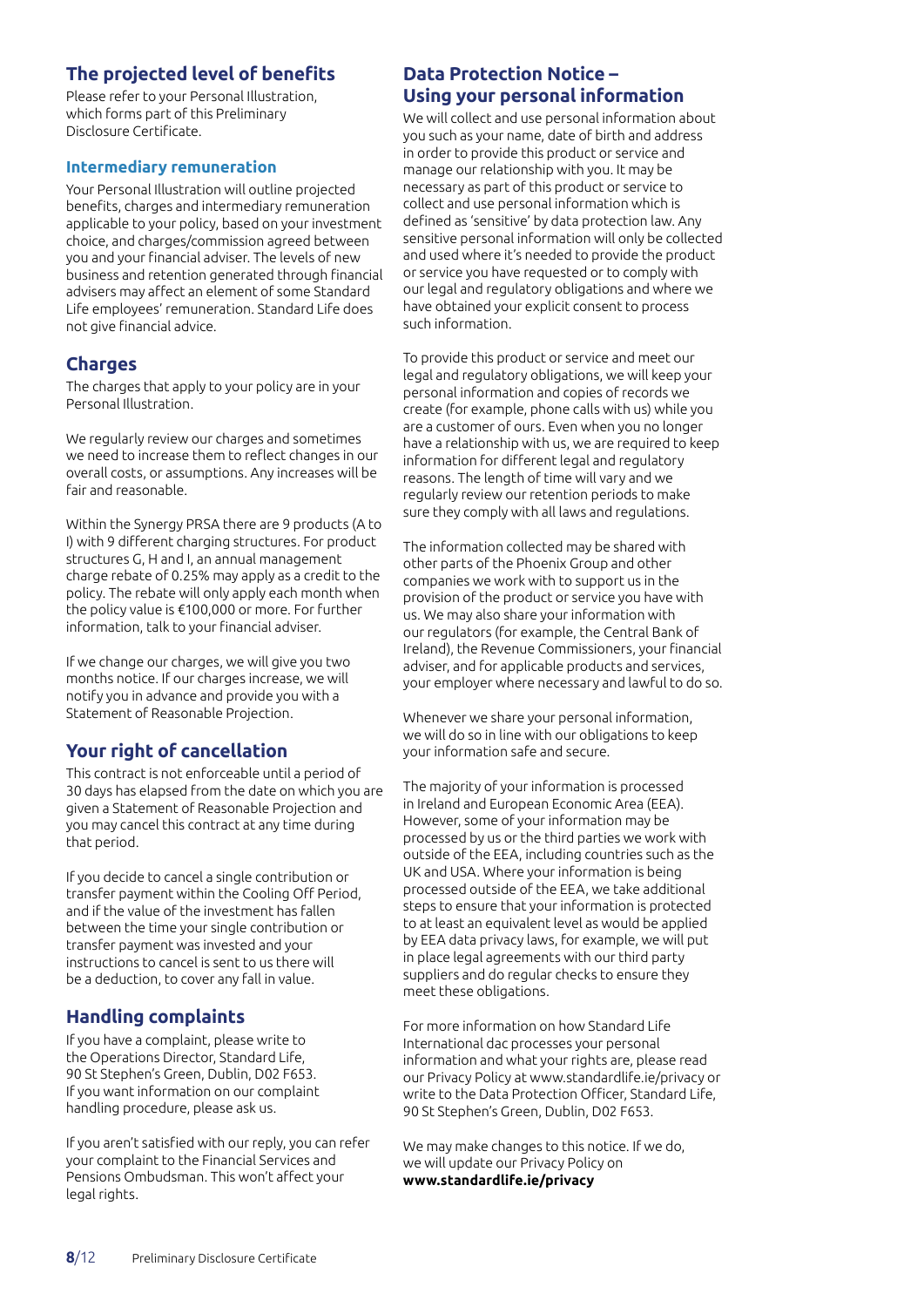#### **General Information**

Standard Life International dac is part of the Phoenix Group.

Phoenix Group has an asset management partnership with the abrdn Group. You can find out more at **www.thephoenixgroup.com**

abrdn is a brand of Aberdeen Asset Management and Standard Life Investments/Aberdeen Standard Investments (which are part of the abrdn Group).

During the term of your policy, Standard Life will tell you if we change

- Our name
- Our legal form
- Our main address, or
- Your policy, which results in a significant change to the information contained in this document (with the exception of the taxation issues).

Twice a year we will provide you with regular updates on your Synergy PRSA that include

- an Investment Report outlining the performance of the investments in which you have invested, and
- Statement of Account, showing
	- the total contributions credited to your PRSA from the start and since your last Statement of Account
	- a breakdown of your contributions and your employer's contributions (if applicable)
	- the value of your PRSA

We will also issue a yearly Statement of Reasonable Projection, illustrating the benefit which may be payable at your retirement. The projected benefit will be based on the value of your Synergy PRSA at the date of the Statement of Reasonable Projection and will make assumptions as to future contributions and investment returns. You can ask for a Statement of Reasonable Projection at any time. We will also issue a Statement of Reasonable Projection if we ever increase the charges on your Synergy PRSA.

Laws and tax rules may change in the future. The information here is based on our understanding in December 2021.

If you take out a Synergy PRSA, the terms and conditions of your policy with us will be your in Policy Schedule, Policy Provisions (SYPRSA60) and Statement of Reasonable Projection which you will receive when the policy is set up. For more information, contact your financial adviser.

This Preliminary Disclosure Certificate has been prepared under the provisions of section 111 of the Pensions Act 1990, as amended, for disclosure in connection with this PRSA on 1 January 2022.

Noles Nelling

Michael McKenna

Chief Operating Officer, Europe Standard Life International 90 St Stephen's Green Dublin D02 F653

1 January 2022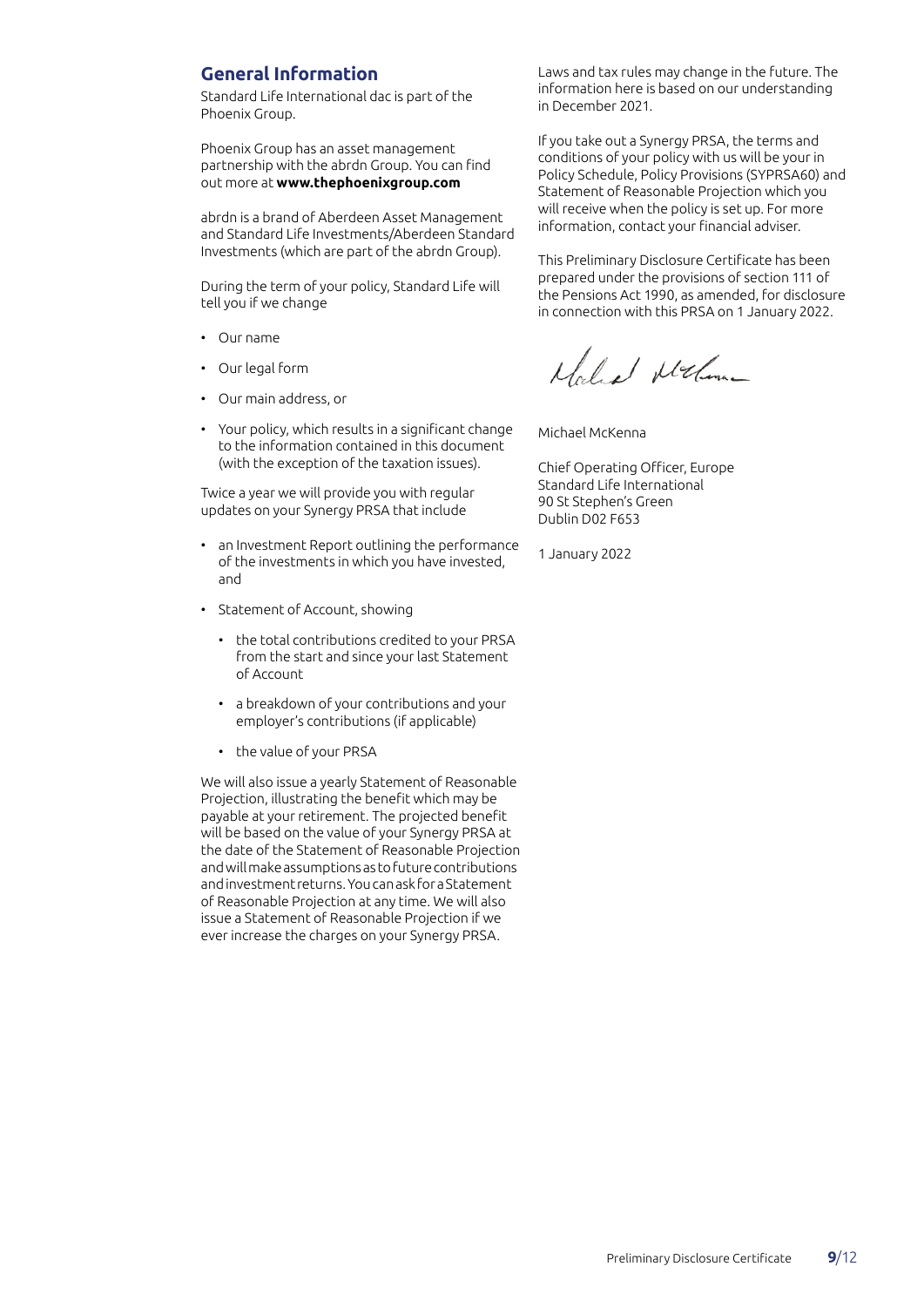## **Information on PRSAs from the Central Bank of Ireland**

#### **What is a PRSA?**

A PRSA is a way of helping people provide for their retirement by saving now. It is a long-term investment product sold by financial institutions and intermediaries. It allows you to create a pension fund for yourself when you retire; you can vary the amount you pay into it over time and, if you change employment, you can continue to use the same PRSA. You can switch from one PRSA to another at any time free of charge.

Types of PRSA:

There are two types of PRSA:

- Standard PRSA where the charges you have to pay are capped i.e. there is a maximum level of charges allowed and where there are certain investment restrictions on how your money is invested
- Non-Standard PRSA where there is no maximum level of charges and there are fewer investment restrictions

#### **Do you need a PRSA?**

To see if you need a PRSA you should ask yourself some questions:

- **• Can you join an existing pension scheme in your job?** You should find out if there is a good scheme available to you through your job. If not, you will need to consider making provision for your retirement and should consider a PRSA. If you already have good pension arrangements you may not need to make any additional provisions or you may be able to top-up your benefits through making Additional Voluntary Contributions (AVCs)
- **• What if you are in a Defined Benefit Scheme?** If you have a defined benefit pension scheme – a pension related to your salary, for example, two thirds of final salary on retirement – you may not need to make any further pension provisions or you may already have a facility to make additional voluntary contributions (AVCs)

Transferring from a defined benefit scheme into a PRSA involves a risk and should only be done after very careful assessment of your financial position and the advantages/disadvantages for you – you will be foregoing a defined salary related pension in retirement for an uncertain income

**• What if you are in a Defined Contribution Scheme?** If you are in a defined contribution scheme you are already carrying the investment risk – your pension will depend on the contributions you make together with the investment performance of your fund less the charges involved. But your employer may be making a contribution to the Scheme – would

this contribution continue if you transferred into a PRSA?

**• Should you start a PRSA if you already have a Personal Pension Plan?** You will need to take professional advice based on your personal circumstances

#### **What type of PRSA is best for you?**

A Standard PRSA is likely to meet the requirements of most people. You cannot be charged more than the maximum level of charges allowed (5% of contributions paid and 1% per year of the PRSA assets).

The level of charges is very important. Charges reduce the fund you can build up. The size of your fund on retirement will depend on your contributions and the Investment performance less the charges deducted. Investment performance cannot be predicted, but higher charges are just like a weight handicap in a horse race – creating a need to produce a better investment performance just to remain level with products carrying lower charges.

Charges on Non-Standard PRSAs are not capped and, in most cases, may be higher than on Standard PRSAs.

A second difference between Standard and Non-Standard PRSAs is in the way in which your money is invested. A Standard PRSA invests only in pooled funds, where the risk is spread across a large number and type of investments. A Non-Standard PRSA can offer you a wider investment choice. If a Non-Standard PRSA is offered to you on the basis of the investment choice it gives you, you need to be sure that you understand the investment choices, and that you understand why you need them. This is your pension, your income in your retirement years. If you do not understand how your pension will be invested then perhaps you should consider again if this particular product is the one for you.

You should keep the level of your contributions and the investment performance of your PRSA under regular review, so you can see if your PRSA will provide you with the pension you need.

#### **Buyer beware – what to look out for**

Where a Non-Standard PRSA is being offered or recommended to you, make sure you understand the differences between this product and a Standard PRSA, in particular the charges and investment choices of each product.

Beware of suggestions of better returns on Non-Standard PRSAs. Predicting investment performance is notoriously difficult.

Beware if it is suggested to you, or you are advised, to abandon an existing pension plan in favour of a new PRSA. Make sure that you understand the reasons why this would be the best course of action for you.